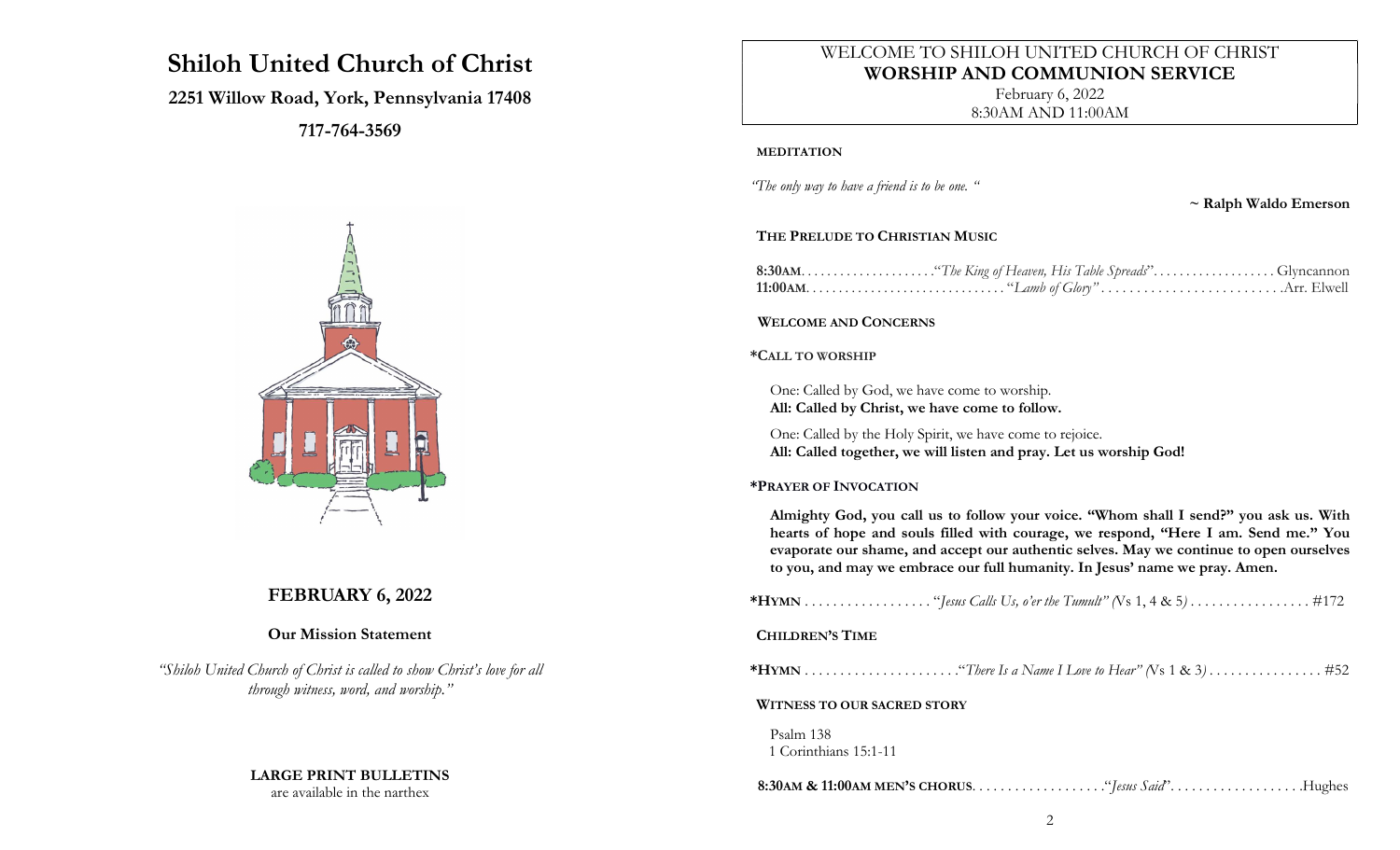|--|--|--|

| <b>SERMON</b> | "Gone Fishin?" |
|---------------|----------------|
|               |                |

\*HYMN. . . . . . . . . . . . . . . . . ."You Have Come Down to the Lakeshore" (Vs. 1-2). . . . . . . . . . . . . . . . . .#173

PASTORAL PRAYER

SILENT PRAYER

#### THE LORD'S PRAYER

Our Father, who art in heaven, hallowed be thy name. Thy kingdom come. Thy will be done, on earth as it is in heaven. Give us this day our daily bread. And forgive us our sins, as we forgive those who sin against us. And lead us not into temptation, but deliver us from evil. For thine is the kingdom, and the power, and the glory forever. Amen.

#### PRESENTING OUR TITHES AND OFFERINGS BEFORE GOD

#### INVITATION TO THE OFFERING

Whom should God send? Who will go for God's people? Here we are, God is counting on us. Let us share our gifts and our offerings in answer to God's call.

\*OFFERTORY RESPONSE "Doxology" . . . . . . . . . . . . . . . . . . . . . . . . . . . . . . . . . . . . . . . . # 780

Praise God from whom all blessings flow; Praise God all creatures here below; Praise God above, You heavenly host: Praise Father, Son, and Holy Ghost. Amen.

#### \*PRAYER OF DEDICATION

Increase the strength of these gifts and the strength of our ministries, O God. Expand the nets of our love, that we may share abundantly. May these gifts be signs of our commitment to walk in your ways and do your will. May the offering we share bring your presence and blessings into our hurting world. In Christ's name, we pray. Amen.

#### SACRAMENT OF COMMUNION

(All are welcome to partake of communion)

\*COMMUNION HYMN. . . . . . . . . . . . . . . . . . . ."I Come with Joy" (Vs 1-3). . . . . . . . . . . . . . . . . . . . .#34

Leader: We are not alone; we live in Gods' world.

People: We believe in God: Who has created and is creating, who has come in Jesus, The Word made flesh, to reconcile and make new, who works in us and others by the Spirit. We trust in God. We are called to be the Church: to celebrate God's presence, to love and serve others, to seek justice and resist evil, to proclaim Jesus, crucified and risen, our judge and our hope. In life, in death, in life beyond death, God is with us. We are not alone. Thanks be to God. Amen.

#### **INVITATION**

One: Jesus Christ said: I am the bread of life. You who come to me shall not hunger; you who believe in me shall never thirst.

All: In company with all who hunger for spiritual food, we come to this table to know the risen Christ in the sharing of this life-giving bread.

One: This table is for all Christians who wish to know the presence of Christ and to share in the community of God's people.

#### CONFESSION OF SIN

One: God is present to us, but we don't always feel it. God is good to us, but we can't always accept it. Fact is, there are things within and around us that attempt to step between us and our relationship to God's goodness. There are things that we think, things that we do, that act to separate us from God. The church calls that "sin."

All: God of all mercy, I confess that sin grips me and I cannot break free. The sin is in my mind, on my lips, in my acts done or even ignored and stands between me and you. My entire heart is not always yours. My love of neighbor falls short. In the name of Jesus, have mercy on me. Grant me your renewing forgiveness. Lead me on your paths of righteousness, and I shall delight in you, and I shall follow you, giving glory to your holy name. Through Jesus Christ. Amen.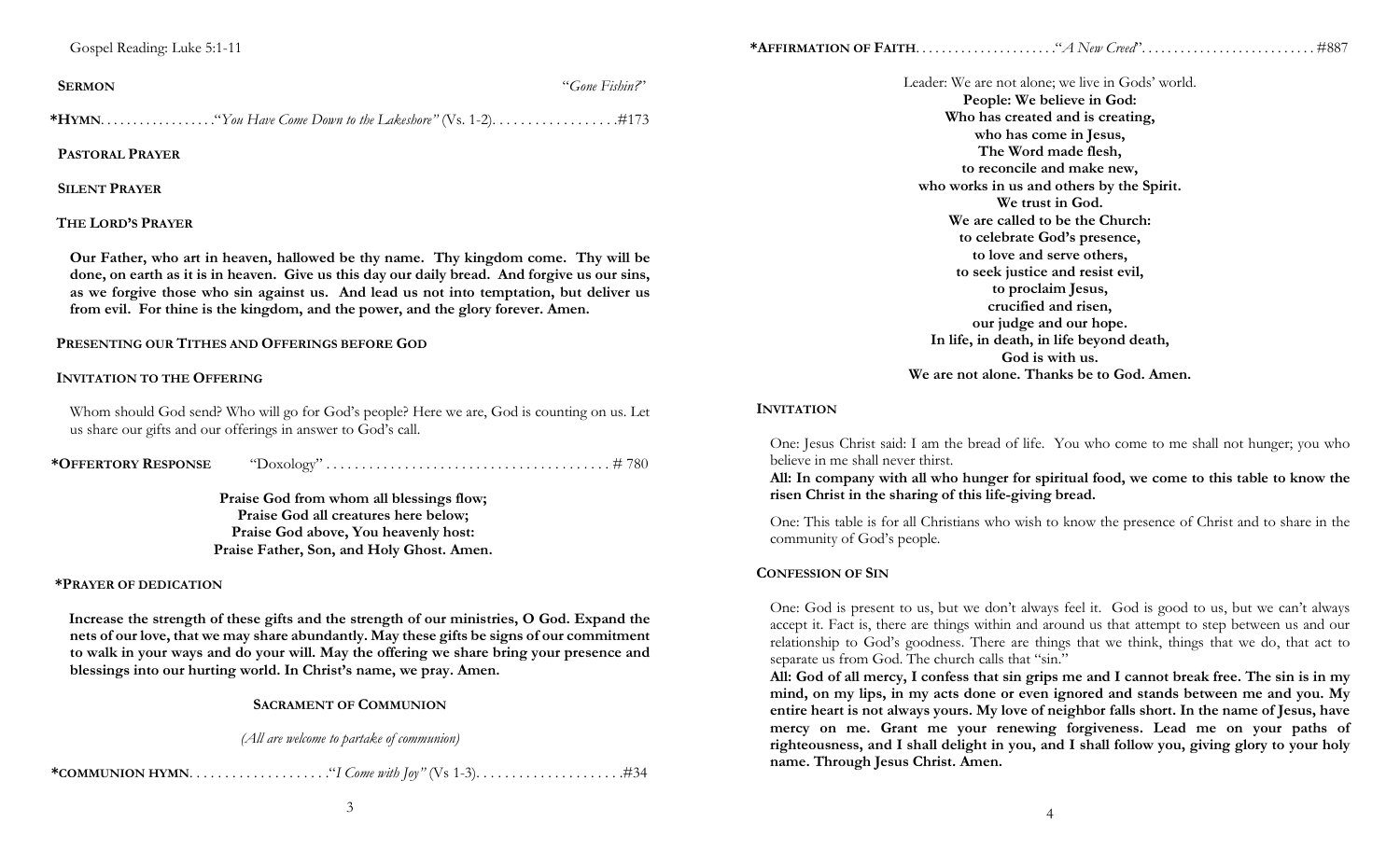#### ASSURANCE OF FORGIVENESS

One: The God who gives, gives all. The God who loves, loves all. The God who forgives, forgives all. Through Christ, our sins, everyone one of them: the sins of commission, the sins of omission, the sins we confessed with contrition – all are forgiven. All: By the grace of God, we are forgiven. Alleluia!

#### EXCHANGING THE PEACE OF CHRIST (Please wave to one another)

Let us greet each other in Christian Friendship. The peace of God be with you. And also with you.

\*HYMN. . . . . . . . . . . . . . . . . . . . . ."Let There Be Peace on Earth". . . . . . . . . . . . . . . .#14 Special Hymnal

#### PRAYER OF CONSECRATION

#### SHARING THE BREAD AND THE CUP

To demonstrate our unity in Christ, we will take the elements together. Please open the cup containing the bread first, then please open the juice. Thank you!

#### PRAYER OF THANKSGIVING

Gracious and loving God, you have made us one in the body of Christ, and nourished us at your table with holy food and drink. Thank you for feeding our hunger and relieving our thirst. Now send us into the world to do the work you have given us to do: to find the lost and lonely, to heal broken souls, to free prisoners, and make the powerful care. Grant us strength to persevere in resisting evil, and to proclaim in all we say and do your good news in Christ Jesus our Savior. Amen.

\*CLOSING HYMN. . . . . . . . . . . . . . ." What a Friend We Have in Jesus"(Vs 1 & 3). . . . . . . . . . . . . #506

## **BENEDICTION**

One: Listen for God's word. Answer Christ's call. Go with the Holy Spirit to love courageously. Our worship concludes; our service continues. All: Amen.

## **POSTLUDE**

# WE ARE DELIGHTED THAT YOU JOINED US FOR WORSHIP TODAY!

- $\triangleright$  THE ALTAR FLOWERS are presented to the glory of God and in memory and to honor a life well lived. Happy Heavenly 100th Birthday Mom! I love you and will forever miss you! Sara Catherine Herman Wolf, born January 31, 1922 by Reen Bentzel.
- THE BULLETINS are dedicated to the glory of God and in honor of our children and grandchildren by Jay and Joyce Mummert.
- EITURGIST: 8:30AM: Pat Roth 11:00AM: Steve Besecker

We are in search of additional Liturgists for both services. Please contact Sara Jacoby at 717-764-4520 if you are interested.

- USHERS: 8:30AM: Brian & Sally Curren 11:00AM: Volunteer
- GREETERS: 8:30AM: Karen Bupp & Sara Jacoby, 11:00AM: Sue Besecker
- NURSERY DUTY: 8:30AM: Volunteer, 11:00AM Linda Little
- MUSIC: 8:30AM Sandy Bamberger & 11:00 AM: Jessie Sechriest

## WE WOULD LIKE TO THANK ALL OF THE VOLUNTEERS AND MUSICIANS FOR PROVIDING THE WORSHIP MUSIC THIS SUNDAY!

## PRAYERS FOR THE WEEK:

## Morning Prayer (Augustine of Hippo 354-430)

Loving God, to turn away from you is to fall, to turn towards you is to rise, and to stand before you is to live forever. Grant us, dear God, in all our work, your help; in all our uncertainties, your guidance; in all our dangers, your protection; and in all our sorrows, your peace; through Jesus Christ our Lord. Amen.

## Evening Prayer

Great God of Love, you who are never distant: whisper comfort and courage to all who are living in fear; breathe faith and patience into all who wait in worry. Unbind our hearts to rest in you. Send to us your Holy Spirit. Fill us with your everlasting peace. In Jesus' name, we pray. Amen.

## PRAYERS FOR OUR COMMUNITY OF FAITH

Chuck and Sandy Baboian, Julene Bechtel, Jim Sr. and Rosemary Bentzel, Rosabel Bentzel, Joyce Bowers, Oscar Bupp, Uble & Nan Frost, Mark Garber, Beverly Hoak, Bev Kirk, Donna Krone, Dottie Limbert, Catherine Lochman, Marguerite Lochman, Arlene Myers, Joanne Overmiller, Randy Reisinger, Cindy Repman, Jessie Sechriest, Sue Trimble, Stewart and Marie Wagner, Elva Winter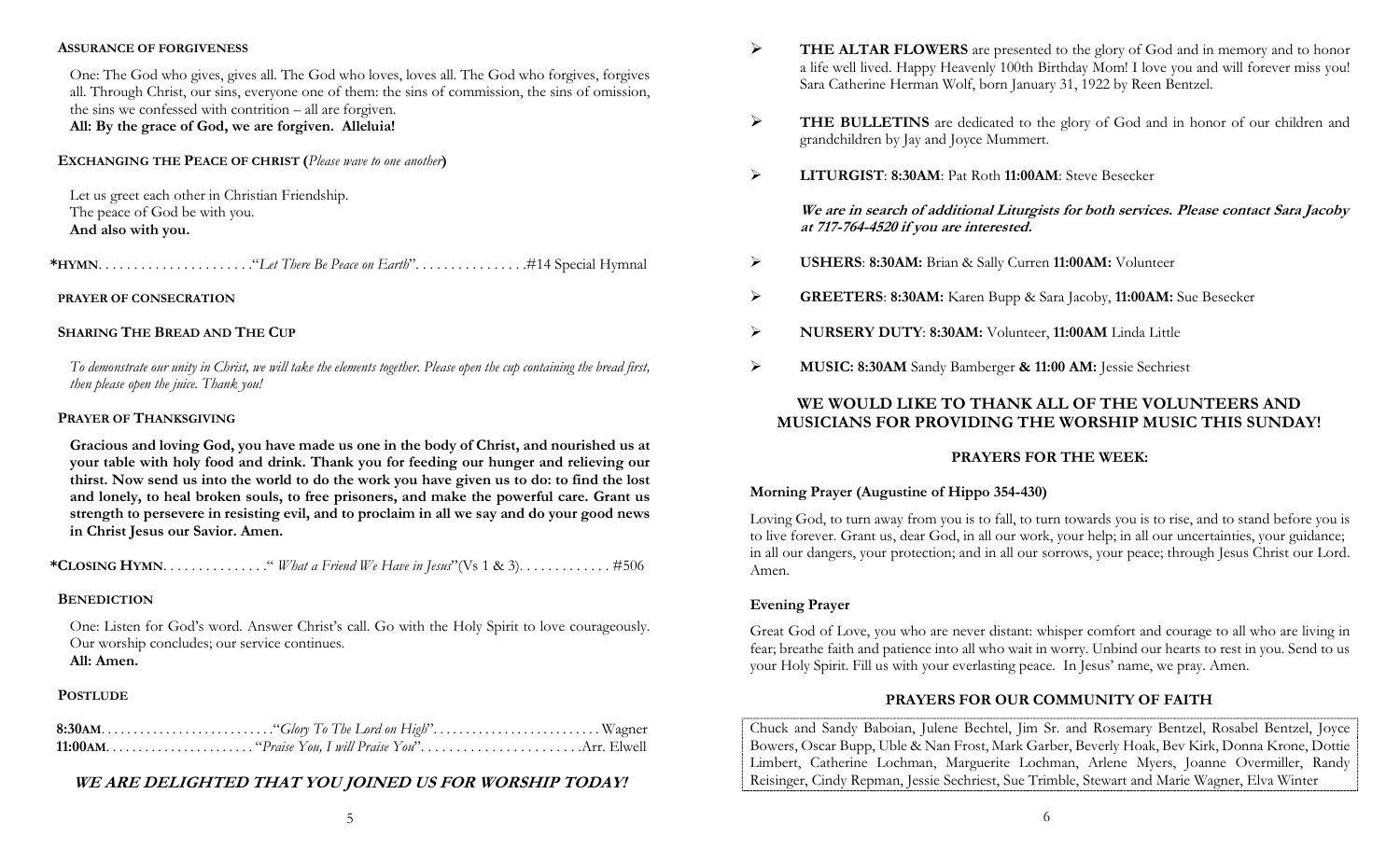The Jordan Family, The Hohenshilt/Jordan Family, The Rodgers Family, The Matthews/Curren Family, The Myers Family

## IMPORTANT MESSAGE:

From the beginning of the Covid-19 outbreak, Shiloh UCC has relied on Community Transmission rates (i.e. low, moderate, substantial, high) to guide our recommended precautionary measures. Our benchmark for social distancing and masking requirements go into effect when transmission rates in York County reach substantial (50-100 cases/100,000 and percentage of positive cases >5%). As of February 3, the Community Transmission rate for York County is HIGH (733/100,000 and positivity rate is 27.42%). There are a total of 74,475 cases in Pennsylvania and 3,292 of those are in York County. The CDC is encouraging everyone to wear a mask in public, indoor settings.



The Women's Guild will meet February 7 at 1:00 p.m. in room 202. Please be advised we will social distance and wear masks. We will work on the new book Leading a Life of Balance, Chapter 1: The Juggling Act. Carolyn Poff will be leading our study. We invite all women of the church to join us at any time.

## FRIENDS OF LIMON FUND RAISER

Zook's is having a Homemade Meat Pie sale to benefit the Friends of Limon and our missionaries Sally and Crosby Johnston. Orders will be taken through Sunday, February 27 and may be picked up on Thursday, March 16 between 4-6 p.m. in room 100. Order blanks will also be available in the gallery for your convenience. Please pay when submitting your order. Any questions may be directed to Marsha Reiber.





Please contact the office if you're interested in **sponsoring bulletins**. The cost is \$20 and may be placed in your regular offering envelope. Please call the church office 2 weeks prior your desired date to have your "Special" wording placed in the bulletin.

#### THIS WEEK

| SUN        | 8:30 & 11 | Worship/Communion        |
|------------|-----------|--------------------------|
|            | 9:45      | Sunday School            |
| <b>MON</b> | 1:30      | Women's Guild (202       |
| TUES       | 6:30      | Cub Scouts (100)         |
|            | 6:30      | Cemetery Assoc. (202)    |
|            | 8:00      | Men's Rehearsals         |
| WED        | 9:30      | Bible Study (202)        |
|            | 5:30      | Tops $(100)$             |
| THUR 6:30  |           | NA Group (100)           |
|            | 6:30      | Choirs                   |
| SUN        | 8:30 & 11 | Worship/Boy Scout Sunday |



ATTENDANCE LAST WEEK: 90 8:30 SERVICE: 58 11:00 SERVICE: 32

|                                                                                    | <b>THE CHURCH STAFF</b>                                      |                                                                               |
|------------------------------------------------------------------------------------|--------------------------------------------------------------|-------------------------------------------------------------------------------|
| Pastor                                                                             |                                                              | Rev. Melinda LaMontagne, Ph.D.<br>pastormelinda@shilohucc.com<br>717-764-3609 |
| Wednesdays 9AM-2PM & 5-8PM<br>Thursdays 9:00-11:30AM & 6-8:30PM<br>Fridays 9AM-2PM | Pastor Melinda office hours: Please call for an appointment. |                                                                               |
| Director of Music                                                                  |                                                              | Stephanie Limbert                                                             |
| Organist                                                                           |                                                              | Sandra Bamberger                                                              |
| Missionaries in Costa Rica                                                         |                                                              | Sally Jane and Crosby Johnson                                                 |
| Early Learning Center Director                                                     |                                                              | Allison Hartnett                                                              |
| Administrative Assistant                                                           |                                                              | Maira Rivera                                                                  |
|                                                                                    |                                                              | office@shilohucc.com                                                          |
| Website:                                                                           | www.shilohuccyorkpa.org                                      |                                                                               |
| Facebook Page                                                                      | www.facebook.com/shilohuccyorkpa                             | Findus on<br>Facebook                                                         |